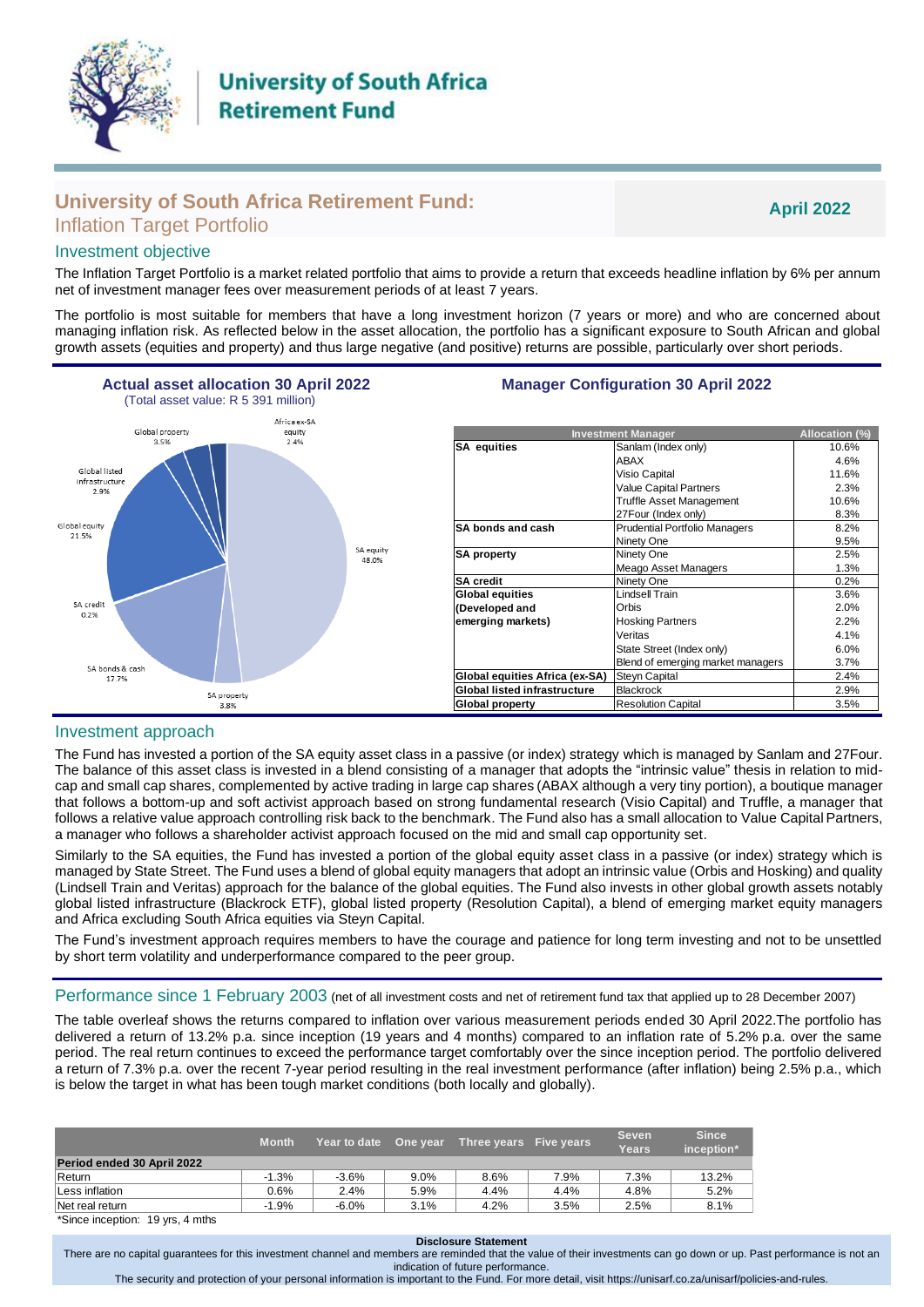

If you are seven or more years from retirement and you are invested in the life stage model based on retirement age 65, then your retirement savings will be fully invested in the Inflation Target Portfolio. This is the Fund portfolio that is most affected by volatility in share markets.

The above performance numbers are reported net of costs which include manager fees as well as an estimate in respect of trading and administration costs. The Total Expense Ratio (TER) for this portfolio is 0.64% - this fee is about 40% of what the member would pay in the retail savings market. Please note that this does not include any performance fee payable to some managers should they outperform their performance target.

### Index returns (in Rand terms): April 2022

| SA equities | <b>SA property</b> | <b>SA bonds</b> | <b>SA cash</b> | Int'l equity<br>(ZAR) | Int'l bonds<br>(ZAR) | Emerging<br><b>Markets (ZAR)</b> | <b>USD / ZAR</b> | <b>Inflation</b> |
|-------------|--------------------|-----------------|----------------|-----------------------|----------------------|----------------------------------|------------------|------------------|
| $-3.7%$     | .5%                | 1.7%<br>$-1$    | 0.4%           | $-0.4%$               | 2.3%                 | 2.2%                             | 8.2%             | 0.6%             |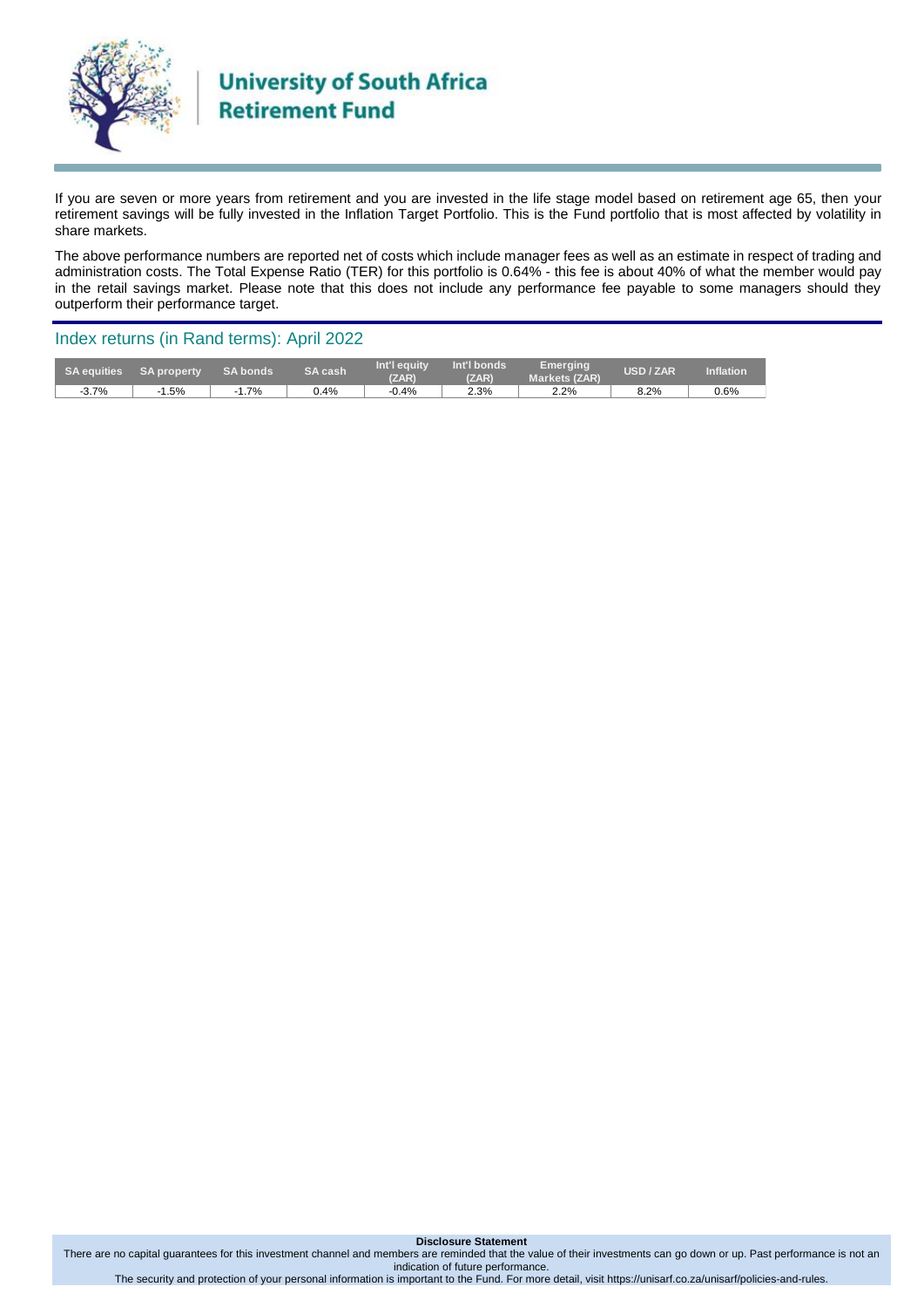

# **University of South Africa Retirement Fund:** Stable Portfolio **April 2022**

## Investment objective

The primary objective of this Portfolio is to deliver a return that exceeds headline inflation by 3.5% per annum net of investment manager fees over measurement periods of 3 years. The Stable Portfolio maintains a much lower exposure to growth assets (equities and property) compared to the Inflation Target Portfolio. It also maintains a high exposure to cash and enhanced cash type investments including SA investment grade credit (with effect from December 2009). The portfolio is suitable for members that want to balance a reasonable return compared to inflation with the desire to limit the risk of losing capital over shorter periods and have an investment horizon of some two to years.



#### Investment approach

The investment approach adopted for the management of the SA and global equity component is the same as for the Inflation Target portfolio, except that for the equity asset class represents a smaller portion of the overall portfolio. A portion of the assets are invested in SA investment grade credit with an average credit rating of AA with effect from December 2009. This decision was made in view of the expected higher than "normal" returns compared to the additional risk offered by high quality credit at that time (included in enhanced cash above). Whilst the capital protection strategy managed by Coronation Fund Managers does not provide an explicit guarantee, the Investment Manager aims to earn a positive return over any two year period.

#### Performance since 1 August 2005 (net of all investment costs and net of retirement fund tax that applied up to 28 December 2007)

The table below shows the returns and inflation over various measurement periods to 30 April 2022. The portfolio has delivered a return of 9.7% p.a. since inception (16 years and 9 months) compared to inflation of 5.6% p.a. over the same period. The portfolio delivered a return of 7.6% p.a. over the recent 3-year period resulting in the real investment performance (after inflation) lagging the investment performance target of inflation plus 3.5% p.a. in what has been tough market conditions (both locally and globally)

|                            | <b>Month</b> | Year to date | One year | Three years Five years |      | <b>Seven</b><br>Years | <b>Since</b><br>inception* |
|----------------------------|--------------|--------------|----------|------------------------|------|-----------------------|----------------------------|
| Period ended 30 April 2022 |              |              |          |                        |      |                       |                            |
| Return                     | $-0.2%$      | $-2.7%$      | 6.2%     | 7.6%                   | 7.8% | 7.5%                  | 9.7%                       |
| Less inflation             | 0.6%         | 2.4%         | 5.9%     | 4.4%                   | 4.4% | 4.8%                  | 5.6%                       |
| Net real return            | $-0.8%$      | $-5.1%$      | 0.3%     | 3.2%                   | 3.3% | 2.7%                  | 4.1%                       |

\*Since inception: 16 yrs, 9 mths

If you are within six to two years from retirement and are invested according to the life stage model based on retirement age 65 a portion of your retirement savings will be invested in the Stable Portfolio. This Portfolio has some exposure to share markets, but this is smaller than for the Inflation Target Portfolio, and as such the impact of market volatility is not as severe as for the Inflation Target Portfolio.

The above performance numbers are reported net of costs which include manager fees as well as an estimate in respect of trading and administration costs. The Total Expense Ratio (TER) for this portfolio is 0.59% - this fee is about 40% of what the member would pay in the retail savings market. Please note that this does not include any performance fee payable to some managers should they outperform their performance target.

# Index returns (in Rand terms): April 2022

| <b>SA equities</b> | <b>SA property</b> | <b>SA bonds</b> | <b>SA cash</b> | Int'l eauity.<br>(ZAR) | Int'l bonds<br>(ZAR) | Emerging<br>Markets (ZAR) | <b>USD / ZAR</b> | <b>Inflation</b> |
|--------------------|--------------------|-----------------|----------------|------------------------|----------------------|---------------------------|------------------|------------------|
| $-3.7%$            | .5%                | $-1.7%$         | 0.4%           | $-0.4%$                | 2.3%                 | 2.2%                      | 8.2%             | 0.6%             |

**Disclosure Statement**

There are no capital guarantees for this investment channel and members are reminded that the value of their investments can go down or up. Past performance is not an indication of future performance. The security and protection of your personal information is important to the Fund. For more detail, visi[t https://unisarf.co.za/u](https://unisarf.co.za/)nisarf/policies-and-rules.